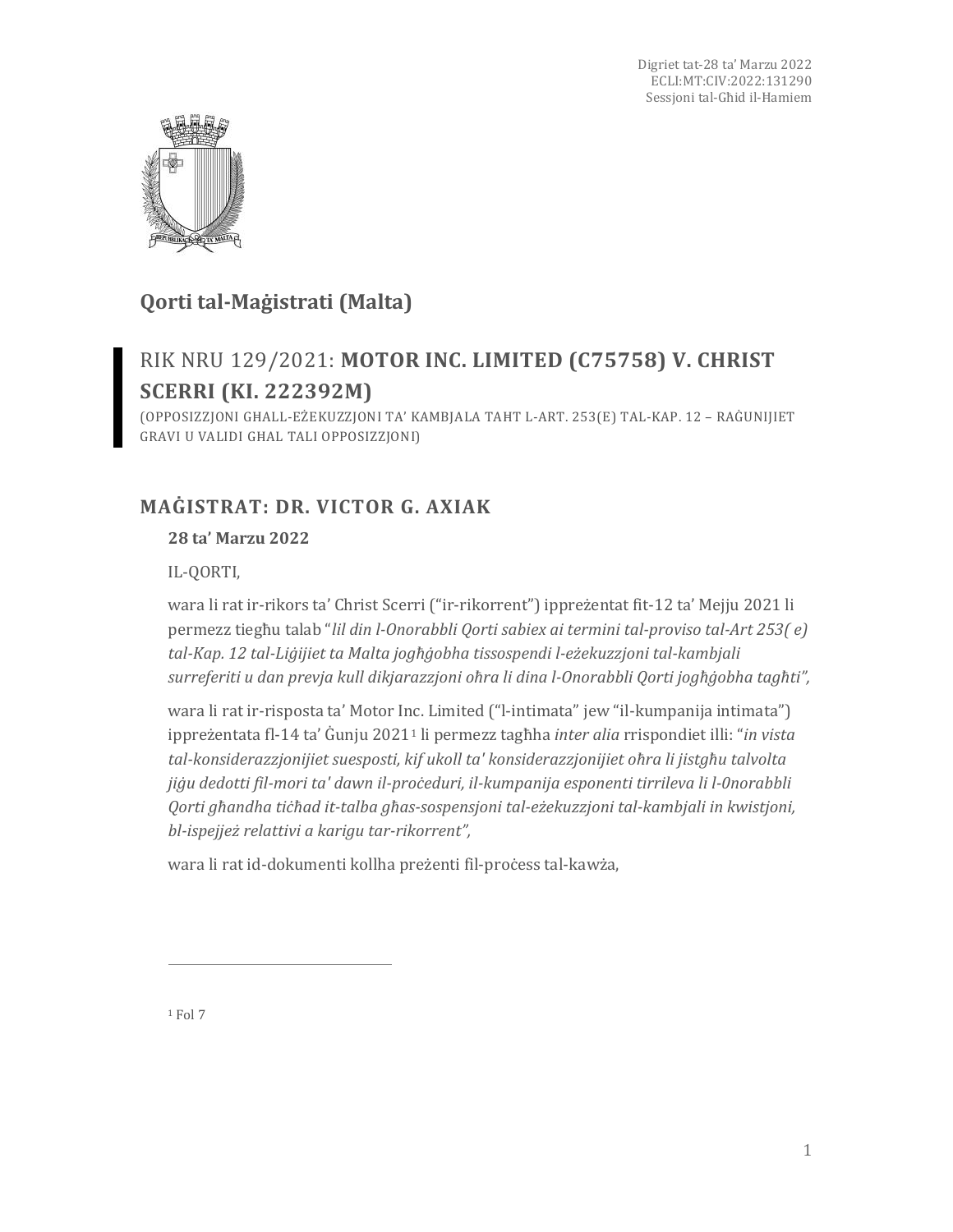wara li rat li fis-seduta tal-21 ta' Marzu 2022 il-Qorti għalqet il-provi tar-rikorrent u lintimata ukoll ddikjarat magħluqa l-provi tagħha u l-parti qablu li l-kawża tista' titħalla għad-digriet,

qed tagħti dan id-

## **Digriet**

### **Retroxena**

- 1. Mid-dokumenti annessi mar-risposta tal-kumpanija intimata jirriżulta illi fis-27 t'Awwissu 2019 il-partijiet kienu ffirmaw ftehim[2](#page-1-0) li permezz tiegħu r-rikorrent akkwista mingħand l-intimata taħt titolu ta' *hire-purchase* l-vettura Fiat Tipo HB SW versu l-prezz ta' €15,757 liema prezz flimkien mal-imgħax bir-rata ta' 6.5% fis-sena u spejjeż amministrattivi kellu jitħallas fi tnejn u għoxrin (22) pagamenti ugwali mensili ta' €730 il-wieħed u wieħed finali ta' €741.48 għall-pagament totali ta' €16,801.48. Fuq il-ftehim ir-rikorrent iffirma u kkonsenja tlieta u għoxrin kambjali lill-intimata li jkopru l-pagamenti mensili msemmija.
- 2. Fir-rikors tiegħu r-rikorrent jisħaq illi:
	- l-intimata ħarġet diversi kambjali għall-ammont totali ta' €17,520 liema kambjali ġew iffirmati mir-rikorrent,
	- permezz tal-ittra uffiċjali mertu tar-rikors l-intimata kienet qed tipprova trendi eżekuttiv il-kambjali li jirrappreżentaw il-valur ta'' €13,452,
	- l-intimata ma' onoratx il-ftehim ta' bejn il-kontendenti u ingannatu peress illi *inter alia* l-vettura ma' kienetx tal-kwalità pattwita u kellha diversi difetti moħbija
- 3. Fir-risposta tagħha l-intimata *inter alia* tgħid illi:
	- il-kambjali li trid trendi eżekuttivi għandhom l-import totali ta' €13,452 liema ammont jirrappreżenta kwantu għal €312 rappreżentanti spejjeż fuq il-vettura da parti tal-intimata għal xogħlijiet ta' riparazzjoni mitluba mirrikorrent innifsu u kwantu għal €13,140 rappreżentanti l-bilanċ tal-prezz tal-vettura,

<span id="page-1-0"></span><sup>2</sup> Fol 16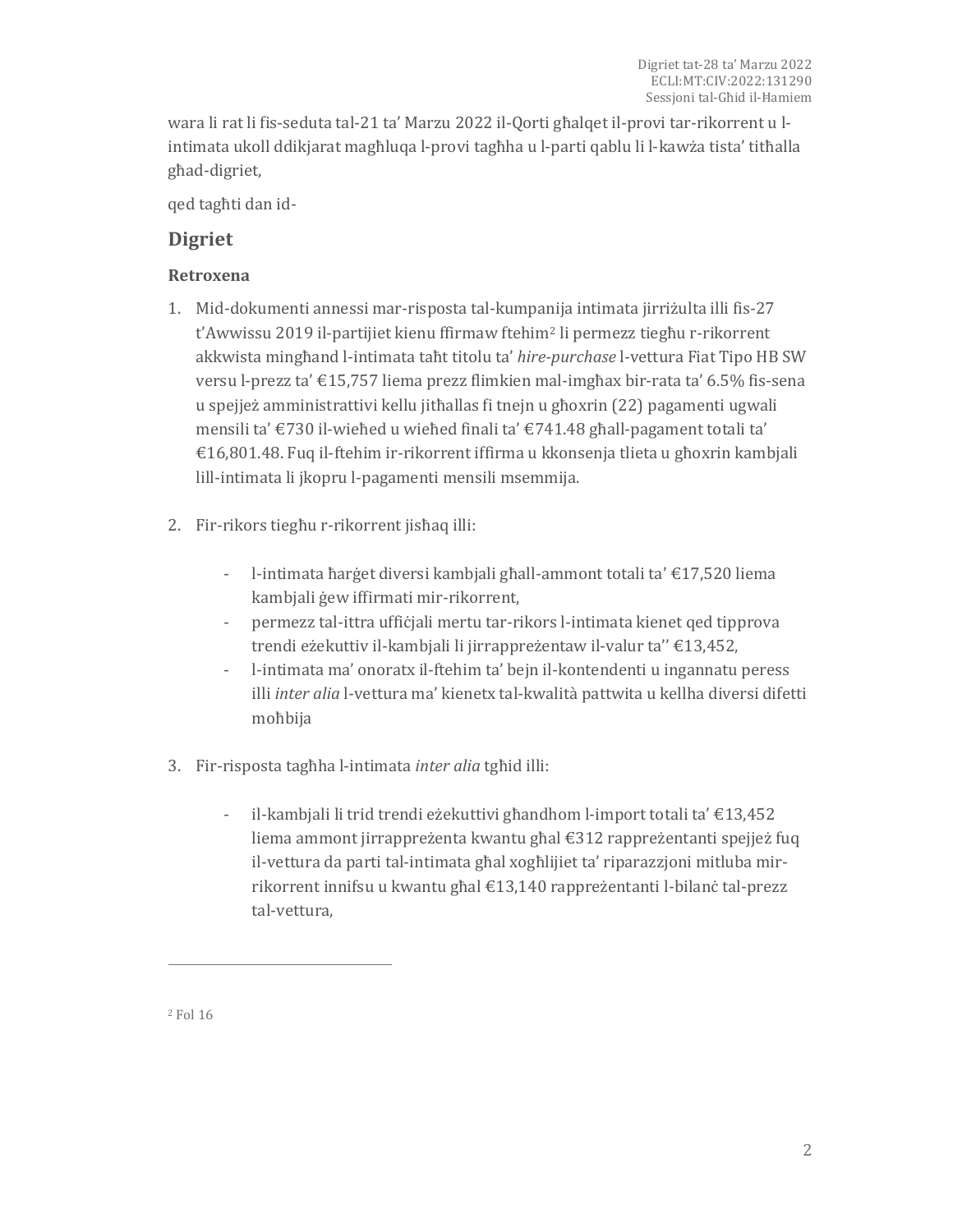- wara li l-vettura ġiet ikkonsenjata lir-rikorrent huwa kien qabbad lillintimata tagħmel numru ta' riparazzjonijiet fuqha. Għalhekk l-intimata kienet ħarġet sett ta' seba' kambjali oħra. Stante illi r-rikorrent baqa' inadempjenti intlaħaq ftehim bejn il-kontendenti u nħarġu tmienja u erbgħin (48)) kambjali li ġew elenkati fir-rendikont annessa mal-ittra uffiċjali.
- fir-rigward tal-allegat difetti jew ħsarat ir-rikorrent kien *"irrikonoxxa u akkwijexxa għad-dejn"* li kien assuma permezz ta' ħlas ta' numru ta' kambjali

#### **Kunsiderazzjonijiet**

- 4. Fir-rikors tiegħu r-rikorrent jgħid illi peress illi l-kambjali ma' ġewx ġirati huwa permissibbli illi jinġiebu eċċezzjonijiet personali fil-konfront tal-intimata. Jgħid ukoll illi l-Qorti għandha diskrezzjoni assoluta sabiex tiddetermina x'inhuma dawk irraġunijiet gravi u validi li jimmilitaw favur sospensjoni tal-eżekuzzjoni tal-kambjali u dan għaliex il-liġi ma' tagħtix definizzjoni tagħhom.
- 5. L-intimata mill-banda l-oħra tisħaq illi "*kwalunkwe indaġni relattiva għallkuntratt ...taqa' 'I hinn u oltre dak permess fi proċeduri intavolati ai termini tal-Artikolu 253(e) tal-Kapitolu 12 tal-Ligijiet ta' Malta"*.

*L-isfond storiku tal-kambjali u l-actio cambiaria taħt il-Kodiċi Kummerċjali*

6. Kif jingħad mill-Prof V. Caruana Galizia fin-*Notes on Bills of Exchange*:

"*The economic utility of bills of exchange differed considerably from one phase to another of their gradual development. At first, their use served the purpose of avoiding the costly and risky transport of money. This advantage is self-explanatory. When the relations between traders of different countries became more and more intense, the said advantage assured greater importance, because by the use of bills of exchange thousands and thousands of payments were made by the mere transfer of a document, without the necessity of actual money … Bills of exchange, further, are instruments of credit, whereby traders are allowed to exploit in the best possible way the trust or credit they enjoy. Moreover, they facilitate and promote the set off of debts and credits in national and international exchanges: a process which the institution of clearinghouses has rendered more easy and more thorough. Finally, bills of exchange form the subject of one of the most frequent banking transactions, namely, discounting."*

7. L-istess awtur jgħid ukoll is-segwenti fuq in-natura astratta tal-obligazzjoni kambjarja: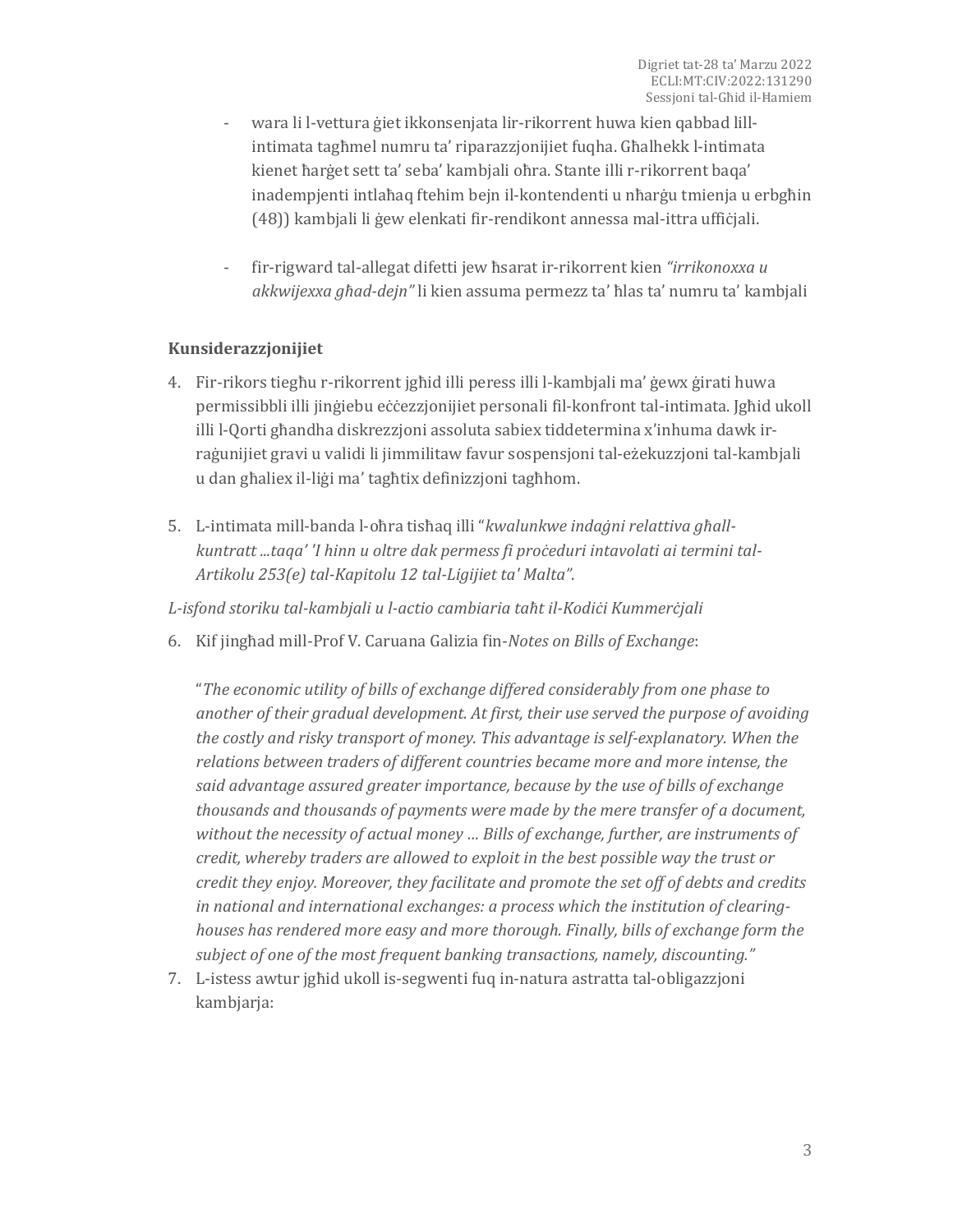"*The obligation arising from a bill of exchange is of its nature an abstract obligation, i.e. it is considered by itself independently of the particular "causa obligationis" which, had given occasion to the issue or endorsement of a bill of exchange. It is logical to presume that the person, who issues or endorses a bill, or, who becomes a guarantor of one of the parties thereof, does so because he happens to be the debtor of the person in favor of whom the bill is drawn or endorsed or for whom he has become the guarantor as a consequence of a legal relationship, of .some kind or other, which may have intervened between them. There may be exceptional cases where a bill is drawn or endorsed or a guarantee thereon is given in favour of a person without any consideration. However this may be and whatever the causa obligationis, the moment a person, signs the bill of exchange whether as drawer; endorser, or as giver of an aval or otherwise the obligation arising from that signature is considered to be complete in itself; it acquires a juridical existence, which is considered separate,' distinct and independent from the original and fundamental contract entered into between the parties concerned. The law identifies the obligation created or evidenced by the bill with the signature placed thereon. Accordingly a party to a bill would be liable hereon, not because of any pre-existing obligation, but merely because he does actually sign the bill. However, though the obligation arising from a bill is an abstract obligation, in the sense abovementioned, it does not fellow that the original causa obligationis, if existent, is substituted by the new obligation deriving from the bill itself when this is issued. On the contrary the cause obligationis will have a juridical existence, in that the issue of a bill of exchange with the consequent obligation deriving therefrom doesn't effect a novation of the obligation deriving from the fundamental causa obligationis, unless the intention to effect it clearly appears[3.](#page-3-0)* 

8. Caruana Galizia jagħti eżempju ta' kif il-*causa obligationis* oriġinali u dik li temanixxi mill-kambjala, jibqgħu jeżistu kontestwalment:

*"An example will render the position clear. If A buys goods from B for £100 and, being the creditor of C, draws a bill on C in favor of B for the. said amount, in such a case, A's obligations towards B would be two in number, that arising from the contract of sale and that arising from the bill, for the latter does not substitute the former. Thus,*

<span id="page-3-0"></span><sup>3</sup> Civil Code Art. 1182(1): The acceptance of notes or other negotiable securities in consideration of a former debt shall not operate as novation unless it appears clearly from other circumstances that it was intended to extinguish such former debt.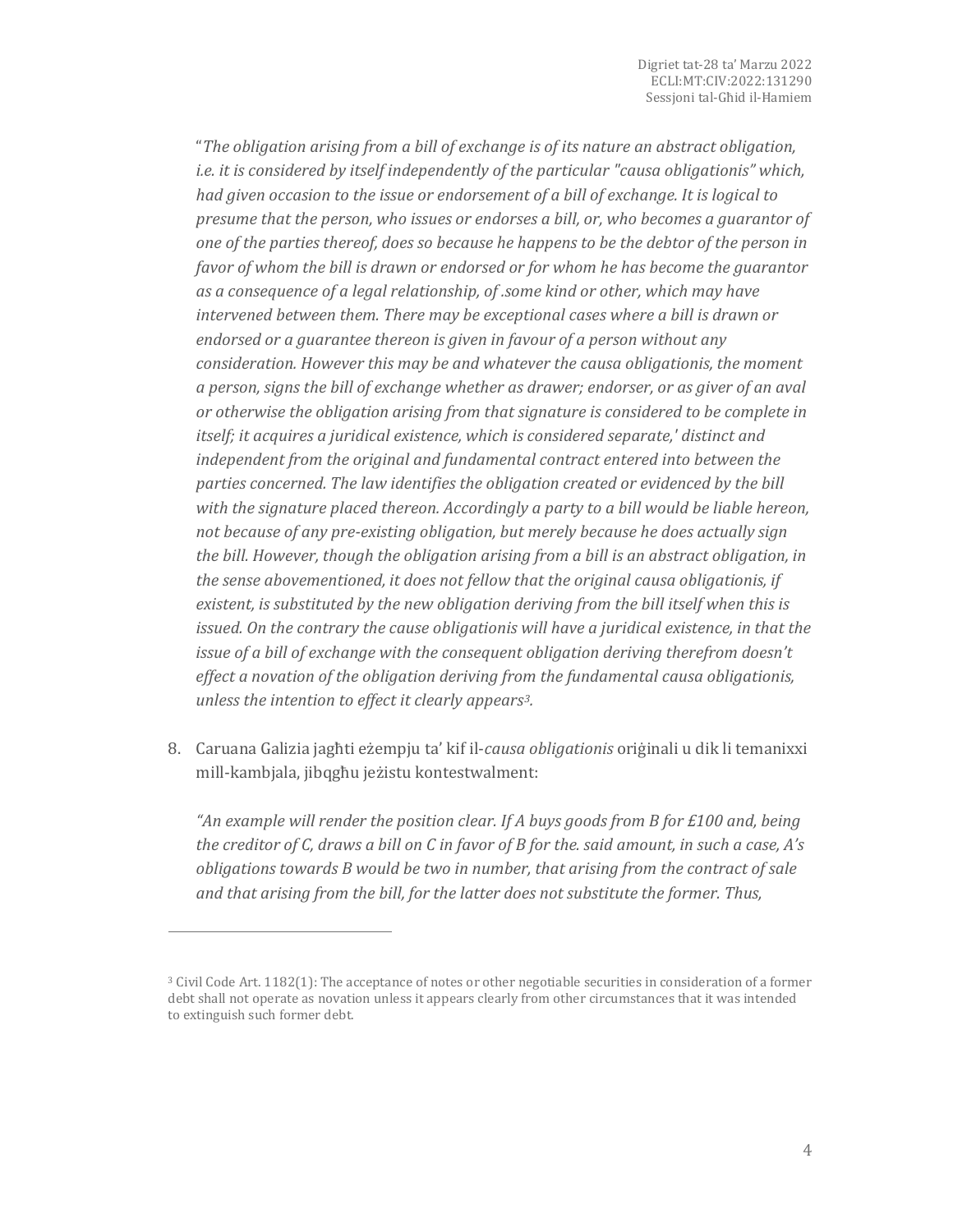*supposing the bill drawn by A is null for any reason whatsoever A will not have discharged himself from the obligation of paying the purchase-price to B, who will still be in the position to exercise the ordinary action pertaining to the seller against the buyer for the recovery of the price in accordance with the rules governing the contract of sale. In other words, the obligation arising from the bill is an addition, and not a substitution to, that deriving from the contract of sale, and, because of its nature, offers a more effectual security for the performance of the obligation undertaken by A."*

9. Imbagħad dwar l-effetti ġuridiċi tal-obbligazzjoni astratta li toħroġ mill-kambjala listess awtur eminenti jkompli jispjega li:

"*Undoubtedly all the juridical effects of this abstract obligation prove true as between the drawer and the holders thereof in good faith; on the other hand, the said effects may be impaired as between the drawer and the payee, or the endorser and his endorsee, in as much as pleas "ex causa" are admissible as shall be seen later. Such pleas are in such cases admissible not because the obligation ceases to be an abstract one between the parties to a bill, who are in immediate and direct relationship with one another, but in the general interests of trade and, what is more important, as a protection of good faith. In fact, the general principle, which governs obligations in general, that "fraus omnia corrumpit", receives here full application, and because of it the said pleas "ex causa" are admissible not only between the parties to a bill, who have had immediate and direct relationship with one another , but also with regard to the person of any holder of the bill., who is in bad faith. Thus, a bill given for the price of poison to be used in a murder would not be enforceable between the immediate parties if they were aware of the ultimate illegal purpose, and this, not because the obligation deriving from the bill is not an abstract one, i.e. existent independently of the fundamental "causa obligationis" but because "fraus omnia corrumpit", whether the fraudulent act refers to the bill itself, or to the original contract as a consequence of which such instrument is drawn."*

10. X'jiġri f'każ li kambjala ma' titħallasx? Taħt il-Kodiċi Kummerċjali (Kap. 13 tal-Liġijiet ta' Malta), il-pussessur ikun intitolat għall-azzjoni kambjarja konsistenti (i) fl-**azzjoni diretta** kontra l-aċċettant li huwa d-debitur prinċipali JEW fl-**azzjoni ta' rigress** kontra l-persuni l-oħra kollha meqjusa responsabbli għall-ħlas bl-eċċezzjoni tal-aċċettant.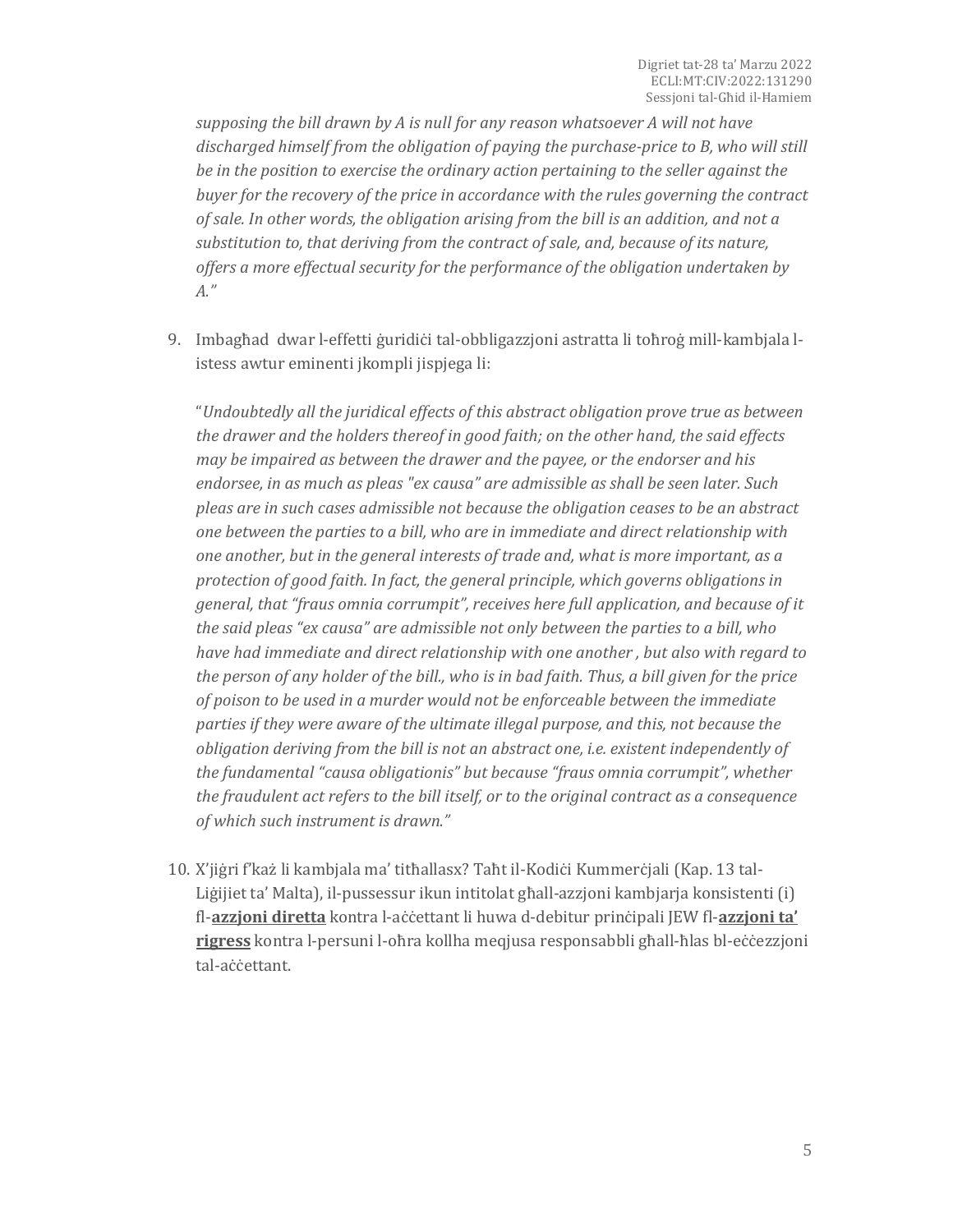11. L-eċċezzjonijiet li jistgħu jingħataw kontra l-pussess tal-kambjala li jitlob l-ħlas tagħha fl-azzjoni kambjarja taħt il-Kodiċi tal-Kummerċ huma dawk **reali jew oġġettivi** (*exceptio in rem*) li jolqtu r-rekwiżiti formali u essenzjali tal-kambjala u li jistgħu jinġiebu kontra kull min jitlob il-ħlas tagħha (bħal per eżempju n-nuqqas ta' xi rekwiżiti formali, in-nuqqas tal-protest, preskrizzjoni, etc), u dawk **personali jew soġġettivi** (*exceptio in personam)* li jistgħu jitressqu biss kontra persuna speċifika. Rigward l-eċċezzjonijiet personali, Caruana Galizia jgħid is-segwenti:

*"It has been stated several times that pleas which are personal to the endorsers, may not be set up against the holder of a bill[4](#page-5-0), because, it is repeated; each and every obligation arising from a bill is independent the one from the other and the holder's title does not derive from the title of his endorser. Jurists, however, rank an exception to the said fundamental rule in the case where the holder, in acquiring the bill, has knowingly acted to the detriment of the debtor on the ground that "fraus omnia corrumpit". No law can ever protect fraud or bad faith, and, the endorsee, who, though fully aware of the well-founded plea,, which the debtor of the bill could have raised against his endorser, wanted to receive the bill, is to blame himself for having done so. In practice, similar endorsements are often made for no other purpose, but to evade the possibility of the setting up of such pleas: by the said exception a remedy is provided against such an unlawful practice. It is to be. understood that fraud is never presumed, but must be proved in accordance with the general principles of law … Furthermore, the holder, against whom such a plea, which is in the nature of an "exceptio doli", may be set up, must have been in bad faith at the time he had acquired the bill, because "mala fide superveniens non nocet".*

*With regard to pleas which are personal to the holder of a bill, the rule to be applied is different from the one established with regard to pleas personal to the endorsers. In fact, pleas personal to the holder may be set up, provided their nature is such as not to delay the payment of a bill. In other words, they may be raised, provided they can be conveniently and speedily disposed of in the pending action[5](#page-5-1) … The question therefore whether a plea of this nature can be conveniently and speedily disposed of in the pending action or not is one of fact, which the Court, in its discretion, is to decide due regard being had to all the circumstances of the case. Where, however, such pleas* 

<span id="page-5-1"></span><span id="page-5-0"></span><sup>4</sup> Kap 13, Art. 197 *L-eċċezzjonijiet li huma personali għall-ġiranti ma jistgħux jingħataw kontra l-pussessur ta' kambjala.* <sup>5</sup> Kap. 13, Art. 198(1)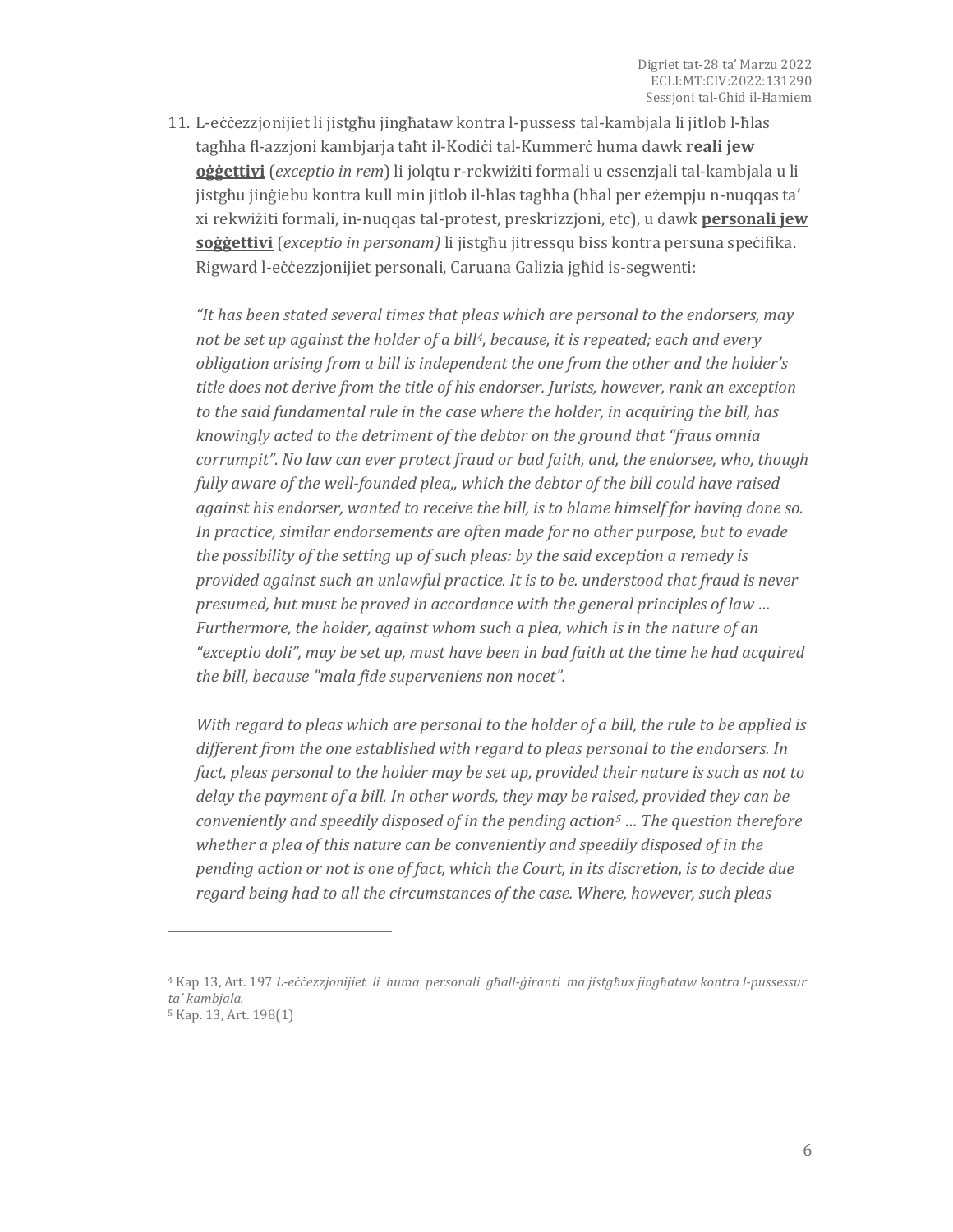*require a prolonged inquiry, the examination. thereof shall be referred to an independent action and, meanwhile the judgement ordering the payment of the bill, with or without security, as the Court shall deem fit, shall not be delayed."[6](#page-6-0)*

12. Fuq dawk l-eċċezzjonijiet personali li jistgħu jitressqu kontra l-possessur talkambjala l-liġi tipprovdi hekk fil-Kap. 13:

**'198(1) L-eċċezzjonijiet li huma personali għall-pussessur tal-kambjala ma jistgħux idewmu l-ħlas tagħha, jekk ma jkunux likwidi u li jistgħu jinqatgħu malajr fil-kawża li tkun miexja.**

**(2) Jekk dawn l-eċċezzjonijiet ikunu jinħtieġu eżami fit-tul, is-smigħ tagħhom isir f'kawża għaliha, u, sadanittant, il-kundanna għall-ħlas tal-kambjala, bilgaranzija jew mingħajrha, skont ma jidhrilha l-qorti, m'għandhiex tkun imdewma'**

13. X'inhuma dawk l-eċċezzjonijiet personali li jitqiesu bħala "*likwidi u li jistgħu jinqatgħu malajr*"? Il-ġurisprudenza tgħallem fuq dan il-punt illi din hija kwistjoni mħollija għad-diskrezzjoni tal-Qorti:

*"Filwaqt li huwa minnu li eċċezzjonijiet personali huma opponibbli ghall-possessur talkambjali li qed jitlob il-hlas taghha u jistghu jirrigwardaw tant l-origini talobbligazzjoni kemm l-ezercizzju taghha, u dan a vantagg tal-konvenut kjamat biex jonora l-kambjala, kellu jkun ovvju li l-oggett tal-azzjoni kambjarja ma setax u m'ghandux ikun konfuz mal-oggett li kien jifforma l-obbligazzjoni naxxenti minn negozju u li ta lok ghall-hrug taghha. Il-ligi stess, proprju bl-insistenza fuq lawtonomija tal-azzjoni kambjarja u bil-limitazzjoni tal-eccezzjonijiet li setghu jinghataw ghaliha, kif ukoll bl-insistenza fuq l-ispeditezza fid-determinazzjoni talazzjoni, kienet tiddistingwi u ssalva n-negozju originali li jibqa' soggett ghall-verifika u kontestazzjoni, anki wara li tkun giet determinata l-azzjoni kambjarja u anki wara li tkun giet onorata l-kambjala b'konsegwenza tal-esekuzzjoni ta' sentenza fuqha motghija.*

<span id="page-6-0"></span><sup>6</sup> Kap. 13, Art. 198(2)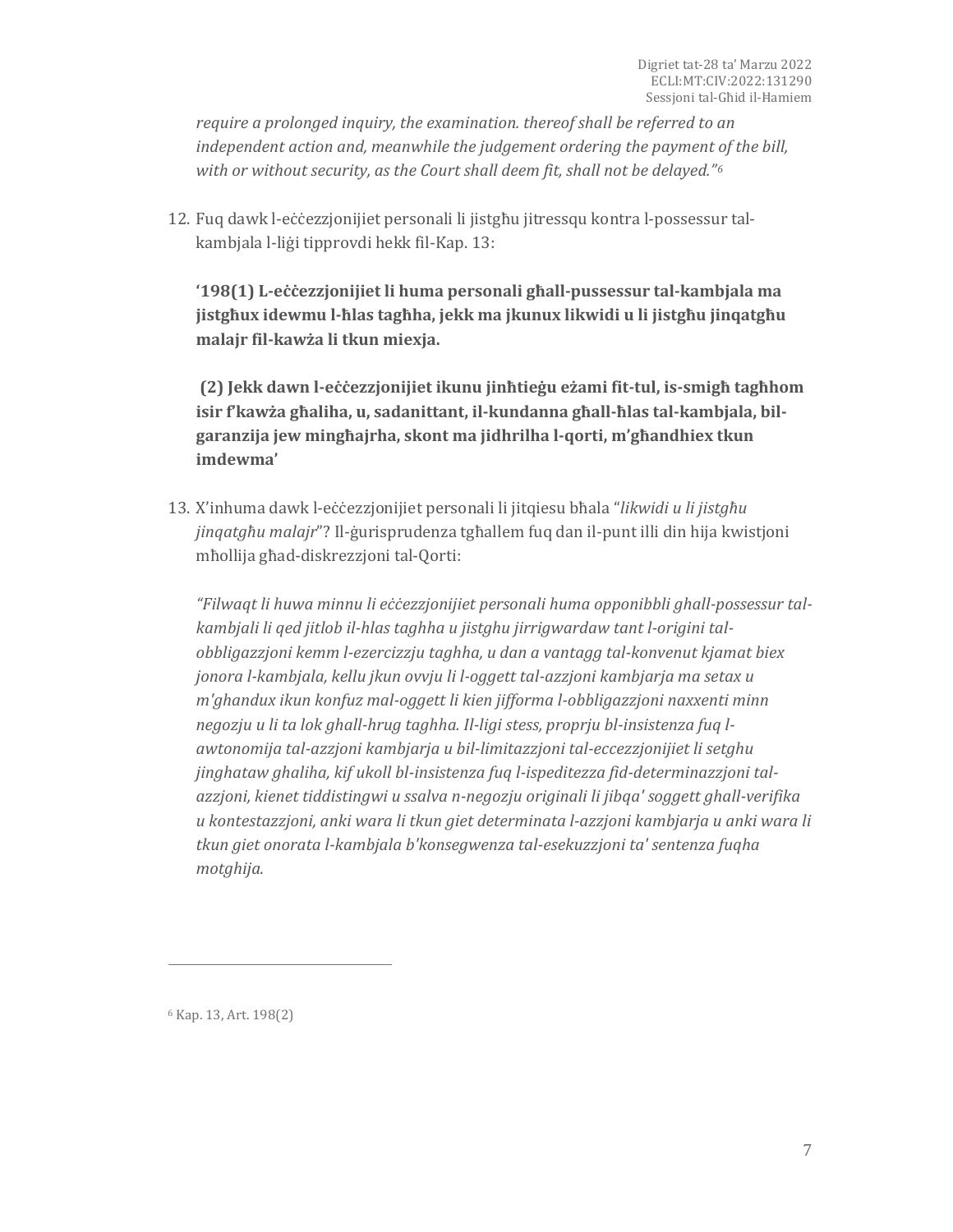*L-Artikolu 198 tal-Kodici tal-Kummerc infatti necessarjament jimplika illi eccezzjonijiet li kienu ta' natura personali ghall-possessur u li allura setghu joriginaw min-negozju li ta lok ghall-hrug tal-kambjala imma li setghu idewmu ddeterminazzjoni tal-azzjoni kambjarja, kellhom bhala regola jigu skartati. Dan dejjem salv id-dritt li tali eccezzjonijiet jistghu jigu ventilati f'azzjoni li tikkontesta n-negozju originali.*

*Minn nahha l-ohra l-Qrati taghna jammettu eccezzjoni wahda ghall-applikabilita' ta' l-imsemmi artikolu 198. Din hi meta l-eccezzjoni tkun tolqot l-ezistenza tal-kambjali stess bhal meta l-kunsensta' l-accettant tal-kambjala jkun vizzjat minhabba vjolenza jew dolo. F'kazijiet bhal dawn, il-providwar l-allegata nullita' tal-kambjali jistghu jinstemghu fl-istess gudizzju fejn jigi mitlub il-hlas tal-kambjali.*

*Meta l-eccezzjoni tolqot l-ezistenza nfisha tal-kambjala, bhal fil-kaz ta' vjolenza jew dolo, allura l-kunsens ta' l-accettant ikun vizzjat, u bhala konsegwenza, il-kambjala tkun nulla u l-principju kanonizzat bl-artikolu 198 ma jkunx applikabli.*

*Il-Qorti tal-Appell qieset li dawn iz-zewg linji ta' taghlim gurisprudenzjali ma kienux irrikonciljabbli sakemm fl-applikazzjoni ta' l-artikolu 198 il-Qorti zzomm dejjem quddiem ghajnejha r-ratio legis ta' l-azzjoni kambjarja, u ma tiskartax l-awtonomija innata taghha, u ttendi biex issalva l-element ta' speditezza ttemperat b'sens ta' gustizzja u ta' kawtela tad-drittijiet tal-partijiet."[7](#page-7-0)*

*Il-kambjala bħala titolu eżekuttiv wara l-introduzzjoni tal-Att IX tal-2004*

- 14. Dak kollu li ngħad s'issa jirrigwarda l-istituzzjoni tal-kambjala kif regolat taħt il-Kodiċi Kummerċjali (Kap. 13 tal-Liġijiet ta' Malta). Għal żmien twil il-possessur talkambjala kien jeħtieġlu jiftaħ azzjoni diretta ġudizzjarja sabiex jesiġi l-ħlas tagħha. Is-sitwazzjoni inbidlet però fl-2004 bl-introduzzjoni tal-Att IX tal-2004 li qarreb ilposizzjoni taħt il-liġi Maltija għal dik prevalenti fil-liġi Taljana, ċioe bl-elevazzjoni tal-kambjala għal titolu eżekuttiv enforzabbli skond id-disposizzjoni tal-Art. 253(e) tal-Kap. 12 tal-Liġijiet ta' Malta.
- 15. F'dan ir-rigward fid-dibattiti parlamentari (inkluż dawk fl-istadju ta' kumitat) dwar l-Att IX tal-2004 intqal is-segwenti:

<span id="page-7-0"></span><sup>7</sup> **Jet-Tech Ltd v. Marcon Coppola** (Qorti tal-Appell Ċivili Superjuri, 13/03/2001, Ċit Nru. 1205/1999/1)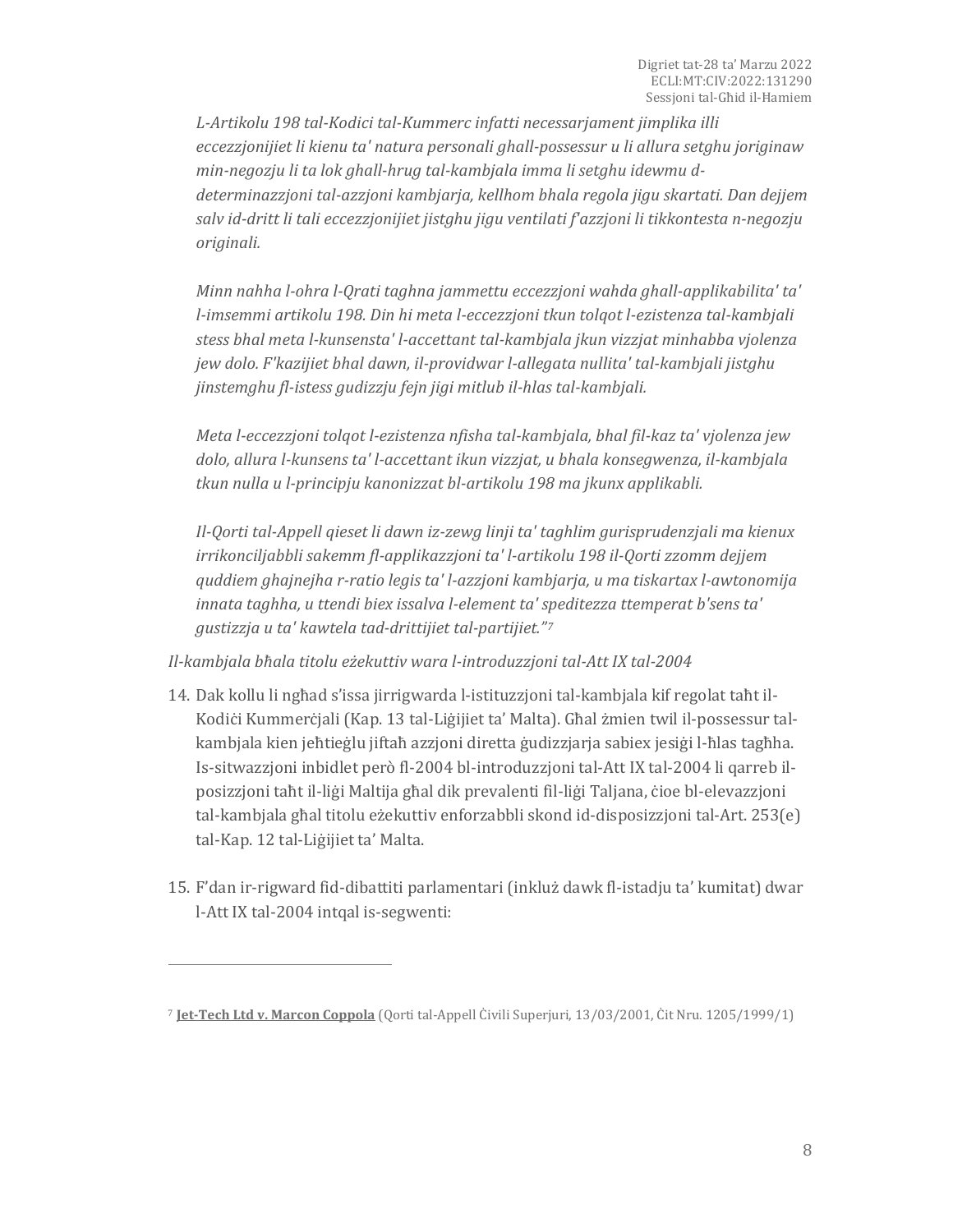*"Fit-tieni miżura li qed nagħmlu qed inħarsu lejn il-kambjala. Oriġinarjament meta lkambjala daħlet parti mill-kodiċi tal-kummerċ - wieħed irid jgħid li xi 80 sena ilu, meta sar l-ewwel kodiċi tal-kummerċ għal pajjiżna, kien wieħed minn fost l-ewwel kodiċijiet tal-kummerċ li saru fl-Ewropa - il-ħsieb kien li l- qorti tal-kummerċ tkun qorti li tħaffef il-proċeduri. U ladarba l-qorti tal-kummerċ tħaffef il-proċeduri l-kawżi li huma tal-kambjala jistgħu jinqatgħu malajr.*

*Fil-fatt f'dak il-kodiċi tal-kummerċ tant kellhom f'moħħhom li l-kawżi quddiem il-qorti tal-kummerċ jinqatgħu malajr li kienu daħħlu artiklu li jgħid li min irid jikkontesta lkambjala jista' jagħmilha billi jiddepożita l-flus il-qorti u mbagħad jipproċedi sabiex jikkontesta l-kambjala.*

*Illum is-sitwazzjoni hija li l-kambjala ġiet ma tfisser kważi xejn għax anke jekk għandek kambjala f'idejk trid tagħmel kawża u allura l-fattura tal-bejgħ u l-kambjala ġew qishom fuq l-istess livell. Allura hawnhekk qegħdin ngħidu li jekk xi ħadd iffirma kambjala, skond il-liġi kambjala hija strument finanzjarju effiċjenti, qisha valuta, u allura għandna nipprovaw nagħtuha speed. U allura xi speed qed nagħtuha? Qegħdin ngħidu li jekk tintbagħat ittra uffiċjali - din l-ittra uffiċjali tkun magħmula minn avukat u tiġi ppreżenatata l-qorti, imbagħad tiġi esegwita mill-marixxall jew bilproċedura solita tal-qorti - din tiġi ppreżentata u l-kambjala fi żmien jumejn issir titolu eżekuttiv.*

*Din m'hijiex xi ħaġa ġdida - ilha teżisti f'numru ta' kodiċijiet għal 20 sena, 25 sena u f'uħud minnhom anke 30 sena - u hija xi ħaġa li tagħmel il-ġid fil-kummerċ...*

*L-iskop tal-kambjala ġie kważi redikolat ... Allura aħna qiegħdin ngħidu li huwa importanti li l-kambjala nerġgħu nagħtuha l-valur u s-sens kummerċjali tagħha u nerġgħu nġibuha fuq il-livell ta' titolu eżekuttiv, jiġifieri tiswa daqs sentenza wara li wieħed jibgħat ittra uffiċjali u dik l-ittra uffiċjali tiġi notifikata l-parti l-oħra..."[8](#page-8-0)*

16. L-iskop tal-leġislatur bl-emendi introdotti fl-2004 kien għalhekk b'mod ċar dak illi lkambjala tiġi mogħtija lura l-ħeffa li tilfet matul is-snin naturalment dejjem bissalvagwardji neċessarji.

<span id="page-8-0"></span><sup>8</sup> Seduta Plenarja tal-Għaxar Parlament - 16 ta' Ġunju 2004, P. 859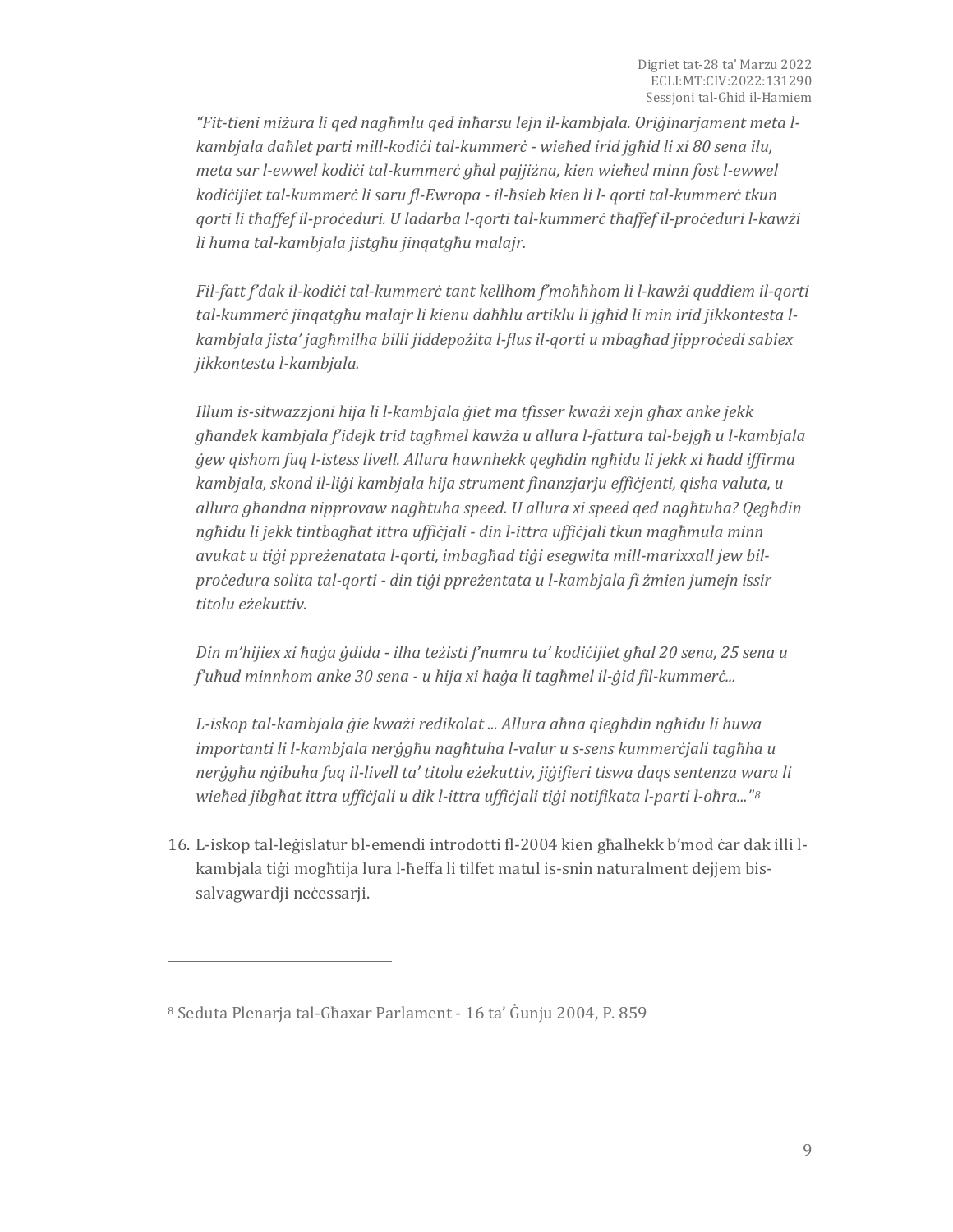17. L-Art. 253(e) introdott (u sussegwentement emendat b'iżjed salvagwardji) bl-Att IX tal-2004 jipprovdi testwalment kif ġej:

**'253. Huma titoli eżekuttivi:**

**(e) kambjali u promissory notes maħruġa skont il-Kodiċi tal-Kummerċ:**

**B'dan iżda illi l-qorti kompetenti skont il-valur tal-kambjala jew promissory note tista', b'digriet li ma jkunx appellabbli, tissospendi l-eżekuzzjoni ta' dik il-kambjala jew promissory note kollha jew f'parti minnha u sew suġġett għal garanzija kif ukoll mingħajrha, fuq rikors tal-persuna li tkun qed topponi leżekuzzjoni ta' dik il-kambjala jew promissory note kif fuq imsemmi, u li għandu jsir fi żmien għoxrin jum min-notifika tal-ittra uffiċjali li tintbagħat biex tirrendi l-istess kambjala jew promissory note esegwibbli, minħabba illi l-firma fuq dik il-kambjala jew promissory note ma tkunx tagħha jew talmandatarju tagħha jew fejn dik il-persuna tressaq raġunijiet oħra gravi u validi biex topponi dik l-eżekuzzjoni u f'dak il-każ biex persuna tesiġi l-ħlas ta' dik il-kambjala jew promissory note tkun trid tipproċedi b'kawża skont iddispożizzjonijiet tal-Kodiċi tal-Kummerċ.**

**L-ittra uffiċjali msemmija aktar 'il fuq f'dan il-proviso għandha, taħt piena ta' nullità, tavża lid-debitur bid-dritt mogħti lilu minn dan il-proviso;'**

- 18. Mela huma tnejn l-eċċezzjonijiet li jista' jagħti persuna li trid topponi l-eżekuzzjoni ta' kambjala: (i) jew li l-firma fuq il-kambjala m'hijiex tiegħu (bħala t-traent ossia d*drawer* aċċettanti) JEW, li (ii) hemm raġunijiet oħra **gravi u validi**.
- 19. Fil-kawża *de quo* r-rikorrent qed jisħaq illi l-vettura mertu tal-ftehim li abbażi tiegħu nħarġu l-kambjali ma' kienetx tal-kwalità pattwita u/jew kienet afflitta minn difetti moħbija u għalhekk kien ġie ingannat mill-kumpanija intimata. Jargumenta ukoll illi din il-Qorti **tista'** tindaga fuq din l-eċċezzjoni mressqa minnu għaliex (i) il-liġi ma' tagħtix definizzjoni ta' "*raġunijiet gravi u validi",* u (ii) il-kambjali in kwistjoni ma' ġewx ġirati u għadhom fil-pussess tal-partijiet oriġinali.

### *Il-ġirata ta' kambjala – l-effett fuq in-natura tal-obbligazzjoni*

20. F'dan ir-rigward għal kull bwon fini l-Qorti ser tidħol ftit fuq il-mertu tal-argument tar-rikorrent li l-Qorti tista tindaga dwar il-*causa obligationis* għaliex il-kambjala ma' ġietx ġirata.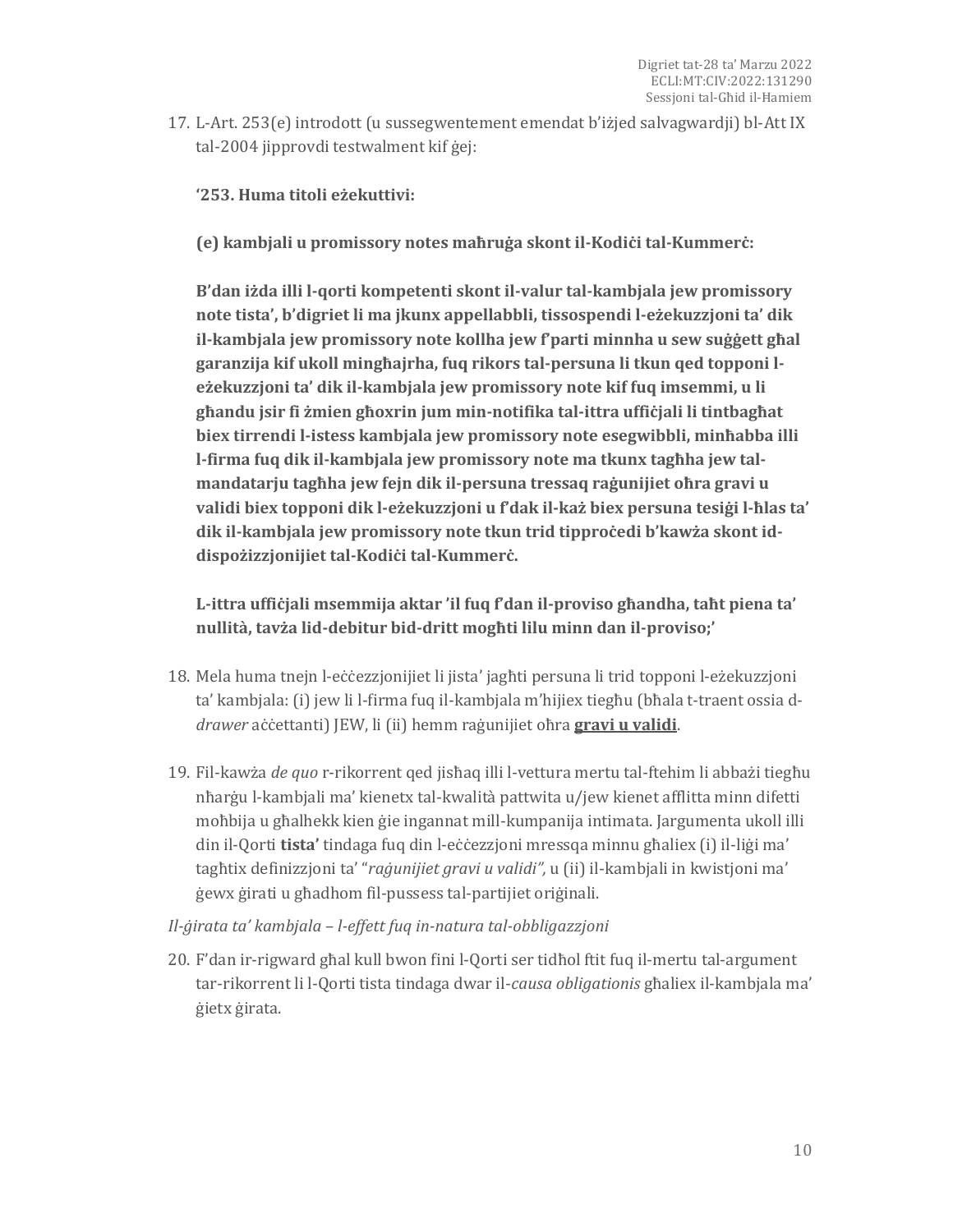- 21. Fuq dan il-punt il-Qrati tagħna mhux dejjem kienu konsistenti fuq jekk kambjala tiksibx natura awtonoma indipendenti mill-*causa obligationis* li tkun tat lok għallistess kambjala. Fil-kawża **Azzopardi v. Camilleri (02/08/94)** l-Onorabbli Qorti tal-Appell spjegat illi dawk il-Qrati li rritenew illi kambjala tikseb natura awtonoma kienu *"isegwu wahda lill-ohra u jirreferu ghall-parti biss minn brann min-Noti tal-Professur Cremona; kwotazzjoni shiha min-Noti tal-Professur Cremona, min-naha lohra, turi bic-car li huwa biss f'kaz li l-kambjala tigi girata li din takkwista l-karattru awtonomu taghha, mentri fil-konfront tal-accettant l-eccezzjonijiet li jolqtu l-mertitu tal-obligazzjoni ghandhom jigu investigati."*
- 22. Is-sentenza mogħtija mill-Prim' Awla tal-Qorti Ċivili fit-18 ta' Frar 2004 fl-ismijiet **Bank of Valletta p.l.c. v. Carmel Ray Micallef** hija waħda minn numru konsiderevoli ta' sentenzi, inklużi dawk iżjed riċenti, illi jisħqu fuq il-punt illi lkambjala takkwista natura awtonoma biss meta tiġi ġirata u mhux fl-istadju meta din tkun għada fil-patrimonju tal-kreditur oriġinali. Tal-istess fehma kienet l-istess Qorti f'sentenzi sussegwenti bħal **George Zammit vs Angelic Mifsud u martu Monica Mifsud** (Cit. Nru. 2476/2000/1 LSO deciza fis-27 ta' Marzu 2014) u **Dino Fino (223679M) vs Cassar & Schembri (Marketing) Limited (C33174)** (Rik. Nru. 1115/2014 LM deċiża fit-23 ta' Frar 2015).
- 23. Min-naha l-ohra pero hemm numru imdaqqas ta' sentenzi illi rrikonoxxew u accettaw in-natura awtonoma ta' kambjala anke meta din ma' tkunx giet girata. Per ezempju fis-sentenza **Joseph Lia v. Alfred Dalli** (K. JDC 26 ta' Jannar 1989), il-Qorti sostniet li l-Artikolu 198 *"japplika kemm meta tali kambjali jkunu girati w anke meta le"*, u irrilevat ukoll li hemm eccezzjonijiet permessibbli biss meta din tolqot lezistenza tal-kambjala stess bhal meta l-kunsens tal-accettant tal-kambjala jkun vizzjat minhabba vjolenza jew dolo (Vol XXXIX. III,845) u ghalhekk irriteniet li tali eccezzjoni ghandha tingieb permezz ta' azzjoni ohra u permezz ta' azzjoni ad hoc. Fis-sentenza tal-Prim' Awla tal-Qorti Ċivili fl-ismijiet **Tal-Herba Construction Limited v. SMW Cortis Limited et** (Rikors Numru. 772/2013AF), il-Qorti cahdet ittalba ghas-sospensjoni tal-esekuzzjoni tal-kambjali in kwistjoni minkejja li dawn ma' kienux gew girati favur terzi. Hekk ukoll kien il-kaz fis-sentenza tal-istess Qorti tal-24 t'April 2001 fl-ismijiet: **Mario Agius u martu Maria Agius ghal kull interess li jista' jkollha v. Doris Pulo** (Cit. Nru. 2846/97/RCP), fis-sentenza tas-16 ta' Jannar 2013 fl-ismijiet: **Highway Auto Co. Ltd C 3252 v. Louis Pace ID 871952M u Mexico Garage Rent A Car Co. Ltd C 5002** (Rikors Numru. 799/2012 JPG), fis-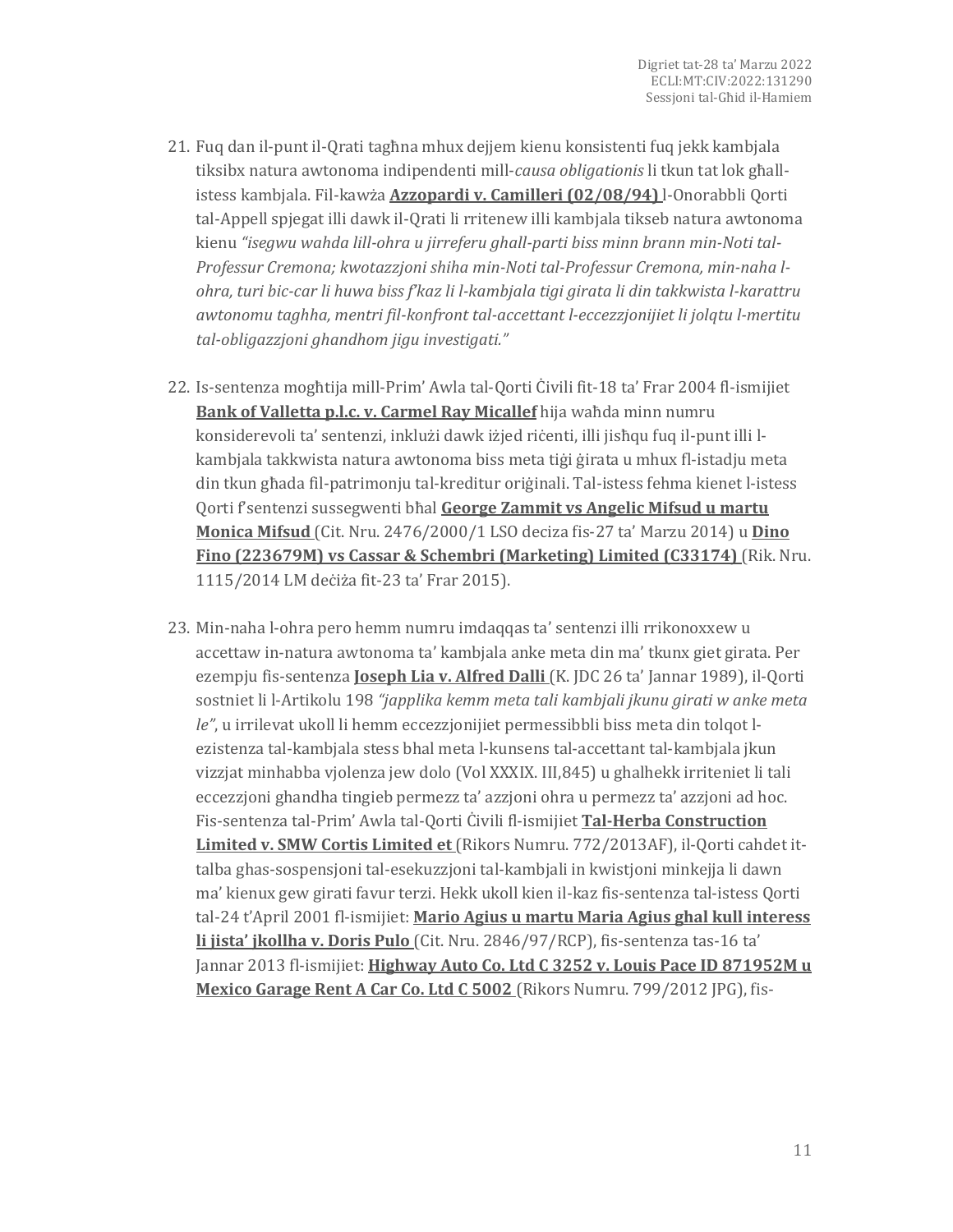sentenza tat-30 ta' April 2012 fl-ismijiet: **Adrian Warrington v. Josef Galdes**  (Rikors Numru. 135/2012 JA) tal-15 ta' Lulju 2014 u fis-sentenza tal-15 ta' Lulju 2014 fl-ismijiet: **Joseph Mamo (ID 772455M) v. Joseph Zammit (ID 0078967M)** (Rik. Nru. 981/2013 JZM) fejn il-Qorti hasset il-htiega ukoll illi tirrimarka illi: *"Jibqa` mpregudikat id-dritt tar-rikorrent li permezz ta` azzjoni "ad hoc" jitlob rimedju ghal dak li qieghed jallega fil-paragrafi 2 sa 4 tar-rikors."* L-istess fehma kellha l-Qorti tal-Magistrati (Civili) f'diversi sentenzi fosthom dik moghtija fil-15 ta' Jannar 2015 flismijiet: **Johann Gaffarena v. Patrick Camilleri** (Avviz Numru. 244/2014 CSH) u dik moghtija fis-26 ta' Frar 2014 fl-ismijiet: **Michael Darmanin nomine vs Dino Schembri** (Avviz Numru. 1/2014 CSH), u kif ukoll l- Qorti tal-Appell (Inferjuri) fissentenza taghha tat-28 ta' Marzu 2008 fl-ismijiet: **Carmelo sive Charles u Dorianne konjugi Sammut li qed jidhru f' isemhom proprio u ghan-nom tadditta Charlie Auto Dealer vs Armando u Concetta konjugi Bugeja** (Appell Civili Numru. 507/2005/1 PS).

- 24. Dak li ingħad fil-paragrafi 20-23 ingħad proprju biex il-Qorti tesprimi l-fehma tagħha illi **anke fil-każ ta' kambjala li ma' tkunx ġiet ġirata l-***obligazione cambiaria* **xorta waħda tibqa' awtonoma u distinta mill-obbligazzjoni sottostanti***.* Dan però ma' jfissirx illi f'każijiet serji u gravi (bħal fil-każ ta' frodi jew użura) l-Qorti ma' tistax tikkunsidra eċċezzjonijiet *ex-causa* dwar tali *causa obligationis,* xi ħaġa li tapplika kemm meta kambjala tiġi ġirata u kemm meta tibqa' fil-pussess tal-kreditur oriġinali. Fi kliem Caruana Galizia: "*Such pleas are in such cases admissible not because the obligation ceases to be an abstract one between the parties to a bill, who are in immediate and direct relationship with one another, but in the general interests of trade and, what is more important, as a protection of good faith . In fact, the general principle, which governs obligations in general, that "fraus omnia corrumpit", receives here full application, and because of it the said pleas "ex causa" are admissible not only between the parties to a bill, who have had immediate and direct relationship with one another , but also with regard to the person of any holder of the bill., who is in bad faith".*
- 25. Jidher illi r-raġuni prinċipali li ngħatat f'dawk l-okkażjonijiet li l-Qrati tagħna ddeċidew li hija l-ġirata li tagħti n-natura awtonoma lill-kambjala, jidher illi hija marbuta mal-prinċipju illi l-ħruġ ta' kambjala minnha nnifsha ma' tikkonsistix f'novazzjoni tal-obbligazzjoni sottostanti. Dan il-prinċipju ma' jfissirx b'daqshekk li ma' hemmx indipendenza bejn l-obbligazzjoni sottostanti u l-obbligazzjoni ta' min jaċċetta kambjala. L-obbligazzjoni sottostanti tibqa' teżisti minkejja l-ħruġ ta'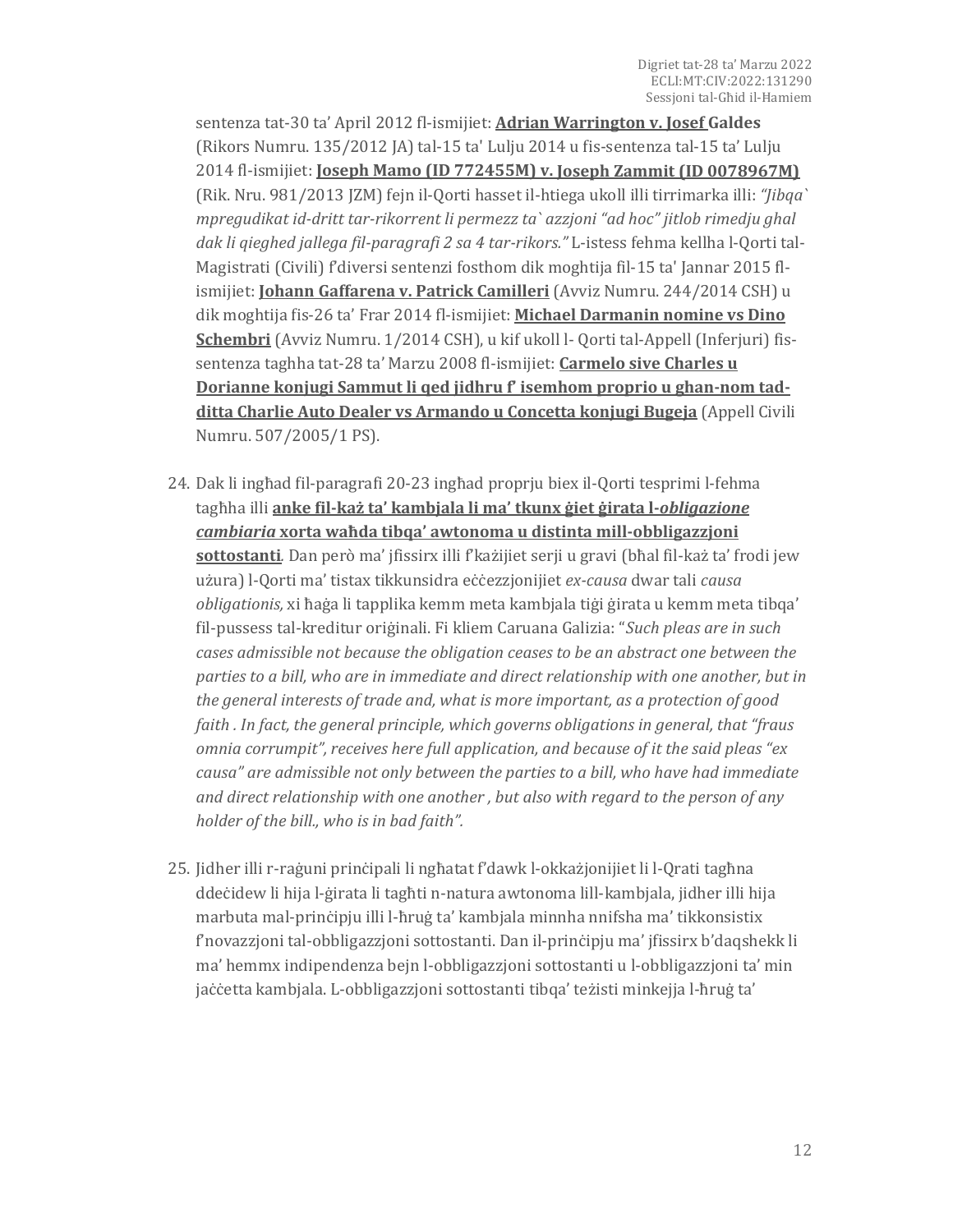kambjala. Anzi, l-ħruġ tal-kambjala m'huwa xejn ħlief sigurtà addizzjonali lillkreditur li b'hekk ikun jista' jenforza d-dritt patrimonjali tiegħu b'żewġ modi: jiġifieri jew billi jeżerċita d-drittijiet tiegħu li jemanixxu mill-kambjala (blapplikazzjoni tal-Artikolu 253(e) tal-Kap. 12 tal-Liġijiet ta' Malta jew taddisposizzjonijiet relevanti taħt il-Kap. 13) jew inkella billi jeżerċita d-drittijiet tiegħu naxxenti mill-ftehim sottostanti (i.e. billi jiftaħ kawża ad-hoc sabiex jitlob dak li għandu d-dritt għalih). Il-Qorti tara illi partikolarment f'dawn l-aħħar ħmistax-il sena, l-utilita' tal-kambjala żdiedet ħafna f'dan il-qasam u llum il-ġurnata lmaġġoranza tal-kambjali maħruġa lokalment jinħarġu proprju bħala sigurtà addizzjonali in kawtela ta' obbligazzjonijiet kuntrattwali.

*Raġunijiet gravi u validi għat-twaqqif tal-eżekuzzjoni ta' kambjala*

26. Kif sew qalet din il-Qorti fil-kawża fl-ismijiet: **Mario Muscat v. Lindsay Portelli** (Rik. Nru. 241/2018 RM, deċiża 8.10.2020):

*"Illi l-Qorti hija tal-fehma li l-iskop tar-ragunijiet gravi u validi prospettati missubinciz (e) tal-Artikolu 253, ma jistax ikun iktar estensiv mill-iskop tar-ragunijiet elenkati mill-Kodici tal-Kummerc li minhabba fihom kambjala tista' tinzamm milli tithallas. Kull ma trid il-ligi f'din il-procedura hu li l-qorti tara jekk, prima facie, hemmx ragunijiet serji bizzejjed biex tissospendi l-ezekuzzjoni tal-kambjala, u dan sabiex f'kaz affermattiv, ir-rikorrent ikollu l-opportunita` jikkontesta l-kawza eventwali li, f'kaz li tintlaqa' t-talba tieghu ghas-sospensjoni, tkun trid issir millkreditur. Billi f'kawza bhal dik, l-eccezzjonijiet li jistghu jiġu sollevati mill-konvenut huma tassew limitati, hija wkoll il-mansjoni tal-qorti f'proceduri bhal dawn, taht l-Artikolu 253(e) tal-Kap. 12, illi tiddetermina jekk il-konvenut ikunx jista' jressaq b'success dawn l-eccezzjonijiet f'kawza eventwali"*

27. Rigward ir-raġunijiet elenkati fil-Kap. 13 tal-Liġijiet ta' Malta, fis-sentenza fl-ismijiet: **Guillaumier Industries Ltd. v. Victor Vella et**' deċiża fl-4 ta' Diċembru 1998 intqal: *"Illi a bazi ta' dan l-Artikolu gie deciz li "l-iskop tal-ligi huwa carissimu. Ilkawza proposta a bazi ta' kambjala ghandha tigi mill-Qorti trattata bl-akbar ċelerita'possibbli … … …"*

*"Il-kambjala hija proprju l-istrument kummercjali nventat biex appuntu jassigura din il-heffa u l-ghaggla fic-cirkontrazzjoni tal-krediti u d-dejn u sabiex tirrispetta u kemm jista' jkun tiggarantixxi li l-processi kummercjali jkunu animati mill-istess esigenzi. Biex tassigura din ic-celerita', l-ligi tiffrena l-eccezzjonijiet li jistghu jinghataw kontra l-*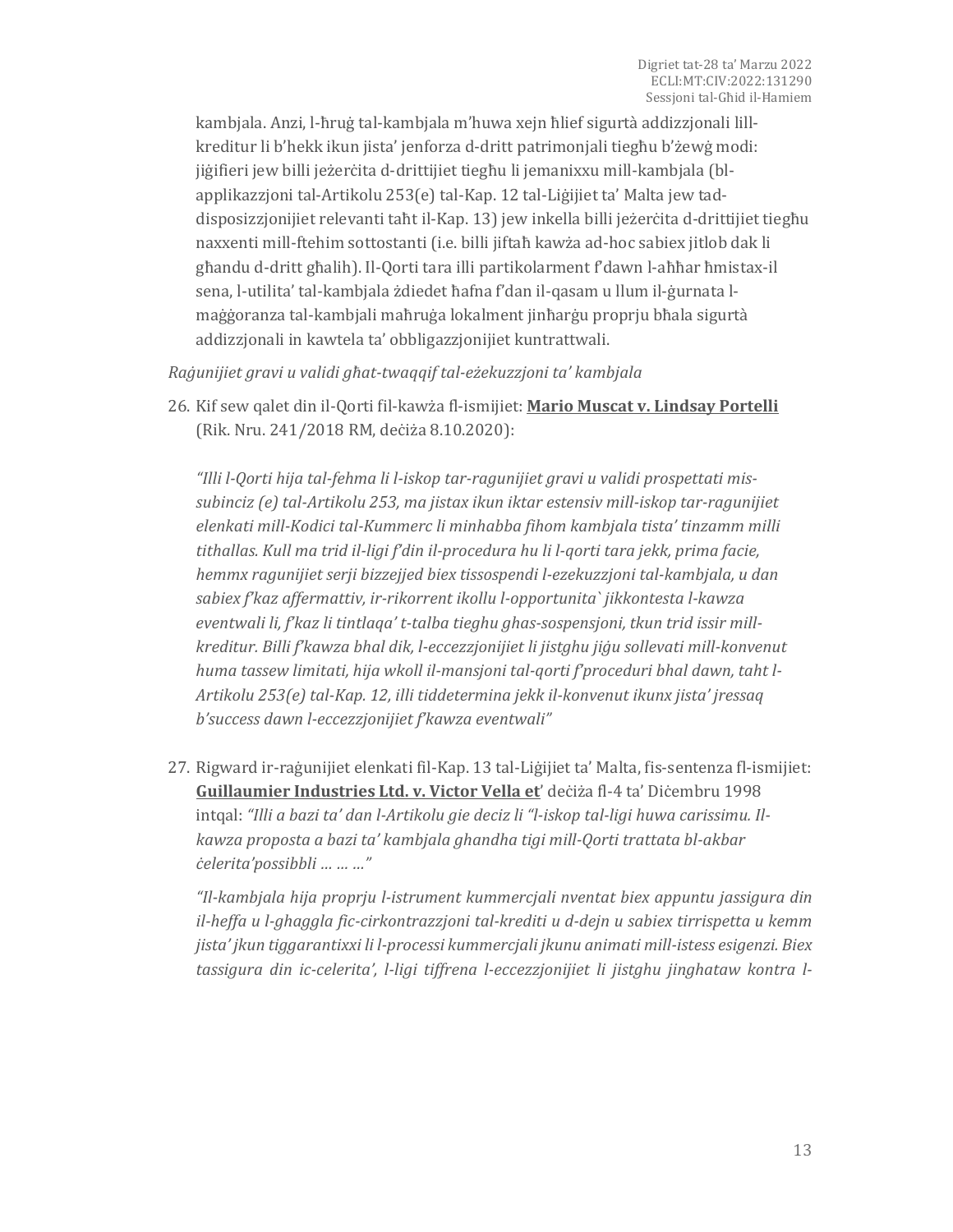*possessur tal-kambjala biex dawn ma jittardjawx il-kanonizzazzjoni ta'mport ta' kambjala. Tammetti eccezzjonijiet biss meta dawn ikun ta' faċli soluzzjoni"* 

Dan isir peress li skond kif giea ffermat fis-sentenza '**Charles Gatt noe v. Joseph Vassallo Gatt noe**' (K. (J.D.C) 15 ta' Novembru 1993):*"appena kambjala tiġi ammessa, tiġi krejata obbligazzjoni 'ad hoc', ghalkollox indipendenti u separata minn kwalunkwe obligazzjoni li setghet ipprecedietha. Ghalhekk f'kawza bhal din, l-eccezzjonijiet ammissibbli huma generalment limitati ghall-kambjala nnifisha u bhala regola m'ghandhomx jiġu permessi eccezzjonijiet li jikkonċernaw obligazzjonijiet precedenti."*

Dan l-istess insenjament gie segwit f'diversi sentenzi oħra fosthom **John Mary Sammut v. Michael Cassar**(App K. 14 ta' Ottubru 1991) u **George Zahra v. Alfred Borg** (K. (JSP) 28 ta' April 1995) fejn il-Qrati rriferew ghall-gurisprudenza konstanti li fl-azzjoni kambjarja huma permessi biss eccezzjonijiet li jikkontestaw il-validita formali tal-kambjala in kwantu jallegaw li din tkun fuq il-wicc taghha inoltre f'xi wahda mill-elementi kostitwiti essenzjali taghha kif trid il-ligi (Vide Vol XXIX P 1528 – Vol XXIX. 1. 1136) u l-istess **John Portelli v. Charles Vella** (K.C.D. 30 ta' Awissu 1989); dawn il-principji gew ilkoll elenkati fis-sentenza tal-Qorti Civili Prim'Awla tal-5 ta' Ottubru 2000 fl-ismijiet **Ronald Micallef et v. Subway (Malta) Limited** (Cit. Nru. 273/2000/RCP).

Fil-kawza fl-ismijiet '**Salamone vs Rao**' tad-9 ta' Frar 1906, moghtija mill- Onorabbli Qorti tal-Kummerc intqal illi:- *"Attesocche' le eccezioni date dal convenuto, quantunque personali all'attore, sono di lunga indagine e quindi, secondo il disposto nell'articolo 181 dell'Ordinanza XIII del 1857, la loro cognizione dev'essere rimandata a separato giudizio;"*

Fl-4 ta' Frar 1907, l-istess Qorti tal-Kummerc, fil-kawza fl-ismijiet **Zammit vs Scicluna** qalet illi:- "*Attesocche' secondo la pratica costante di questo tribunale il pagamento di una cambiale accettata e scaduta viene sempre ordinato quando le eccezioni sono tali da richiedere lunga indagine, sotto quelle cautele che il prudente arbitrio della Corte credesse opportuno*;"

Fl-10 ta' Mejju 1913, fil-kawza fl-ismijiet '**Sultana vs Pecorella**' gie riaffermat li:- *"Atteso che per legge espressa, eccezioni di lunga indagine, come quelle apposte dal convenuto non possono ritardare il pagamento di cambiali scadute. La Corte deve ordinare il pagamento con o senza cauzione e rimettere la cognizione delle eccezioni a separato giudizio";*

Fl-ahhar u mhux l-inqas fil-kawza fl-ismijiet "**Aldo Vella v Vincent Lofaro et noe**" deciza mill- Qorti tal-Kummerc fit-8 ta' Marzu 1977, gie ritenut li *"L-azzjoni*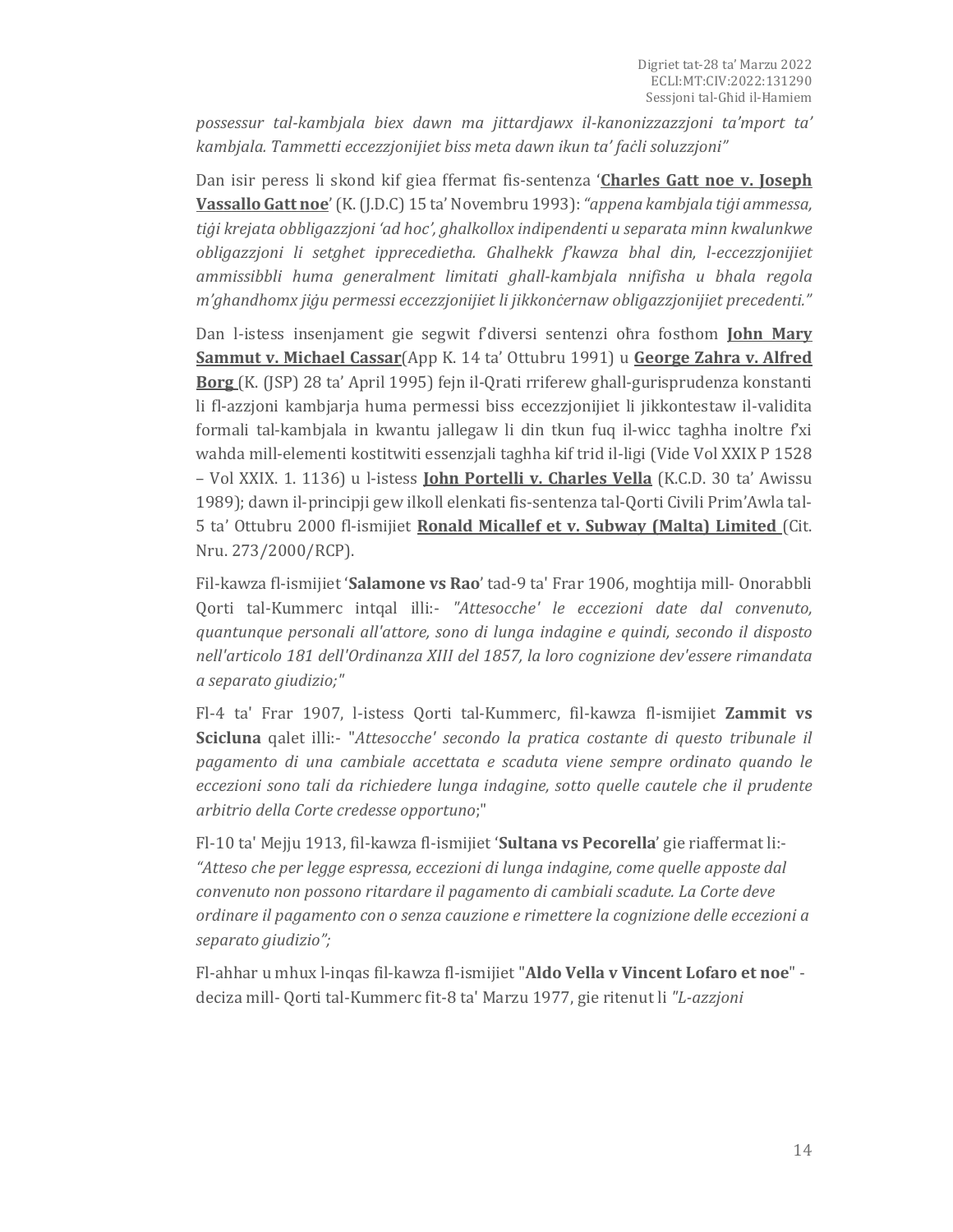*kambjarja hi azzjoni awtonoma u dak li ghandu jigi rigwardat f'azzjoni simili – salv naturalment il-kazi kongruwi fejn xi eccezzjoni ta' indoli reali tkun tirrikjedi li jsir mod iehor...huwa bhala regola r-relazzjoni bejn it-traent u trattarju kif emergenti minn wicc il-kambjali stess."*

28. Issa fil-każ in eżami r-rikorrent qed jgħid illi huwa safa ingannat għaliex il-vettura li akkwista mill-intimata kienet afflitta minn difetti moħbija u/jew ma' kienetx talkwalità pattwita. Dwar dan intqal hekk fis-sentenza fl-ismijiet **Joseph Mamo (ID 772455M) v. Joseph Zammit (ID 0078967M**) (Rik. Nru. 981/2013 JZM):

*"Kif ifisser ir-rikorrent fin-nota ta` sottomissjonijiet tieghu, dawn il-lanjanzi partikolari jirrigwardaw allegata inadempjenza kontrattwali da parti tal-intimat; apparti li fil-kaz ta` kambjala minnhom isostni li hlas diga` sar (ara l-paragrafu market 4). Kuntrarjament ghal dak li jsostni r-rikorrent, il-Qorti f`dan l-istadju m`ghandhiex tinvestiga dawn it-tip ta` lanjanzi. Taghmel riferenza ghas-sentenza li tat il-Qorti tal-Appell (Sede Inferjuri) fil-25 ta` Frar 2004 fil-kawza "Integrated Electronics Limited vs Goldkraft Limited". Hemm inghad hekk :- Issa skond il-prattika kostanti ta` dawn il-Qrati l-hlas tal- kambjali li tkun accettata u skaduta tigi dejjem ordnata meta l-eccezzjonijiet ikunu tali li jehtiegu indagini twila, salvi l-kawteli li l-Qorti jidhrilha opportuni, kompriz li tirrizerva l eccezzjonijiet ghal kawza separata. Jibqa` pero` vitali l-Art 198 (2) tal-Kodici tal-Kummerc illi l-kundanna ghall-hlas talkambjala, bil-garanzija jew minghajrha, m`ghandhiex tkun imdewma. Hekk allura l-Qorti ma tistax, ad exemplum, tinkariga periti bl-inkariku li jezaminaw eccezzjoni taxxorta bhal dik sollevata f`din l- istanza. Ara "Professur Carlo Mallia noe –vs- Mariano Accarino noe", Appell Kumm, 22 ta` Novembru 1937. Kif inghad fil-kawza "Francesco Zammit nomine –vs- Paolo Scicluna noe", Qorti tal-Kummerc, 4 ta` Frar 1907 (Vol XX pIII p15) - u dan kien kaz fejn kien qed jigi allegat li l-merce mixtrija kienet iddeterjorat – "secondo la pratica di questi tribunali il pagamento di una cambiale accettata e scaduta viene sempre ordinato quando le eccezzioni siano tali da richiedere lunga idagine sotto quella cautela che il prudente arbitrio della Corte credesse opportuno".*

*Dan it-taghlim sekolari baqa` jigi sostenut anke fiz-zmenijiet recentissimi, kif manifest fis-sentenzi fl-ismijiet "United Acceptances Finance Limited –vs- Mario Grech pro et noe", Appell, 6 ta` Ottubru 2000 u "Jet-Tech Limited –vs- Marcon Coppola", Appell, 13 ta` Marzu 2001, fost bosta ohrajn. Dan huwa anke evidenti minn din is-silta mehuda mid-decizjoni fl-ismijiet "Adrian Busietta noe –vs- Marco Attard noe", Appell, 9 ta` Frar 2001 :- "Issa filwaqt li hu minnu illi 'l-eccezzjonijiet personali huma opponibbli ghall-*